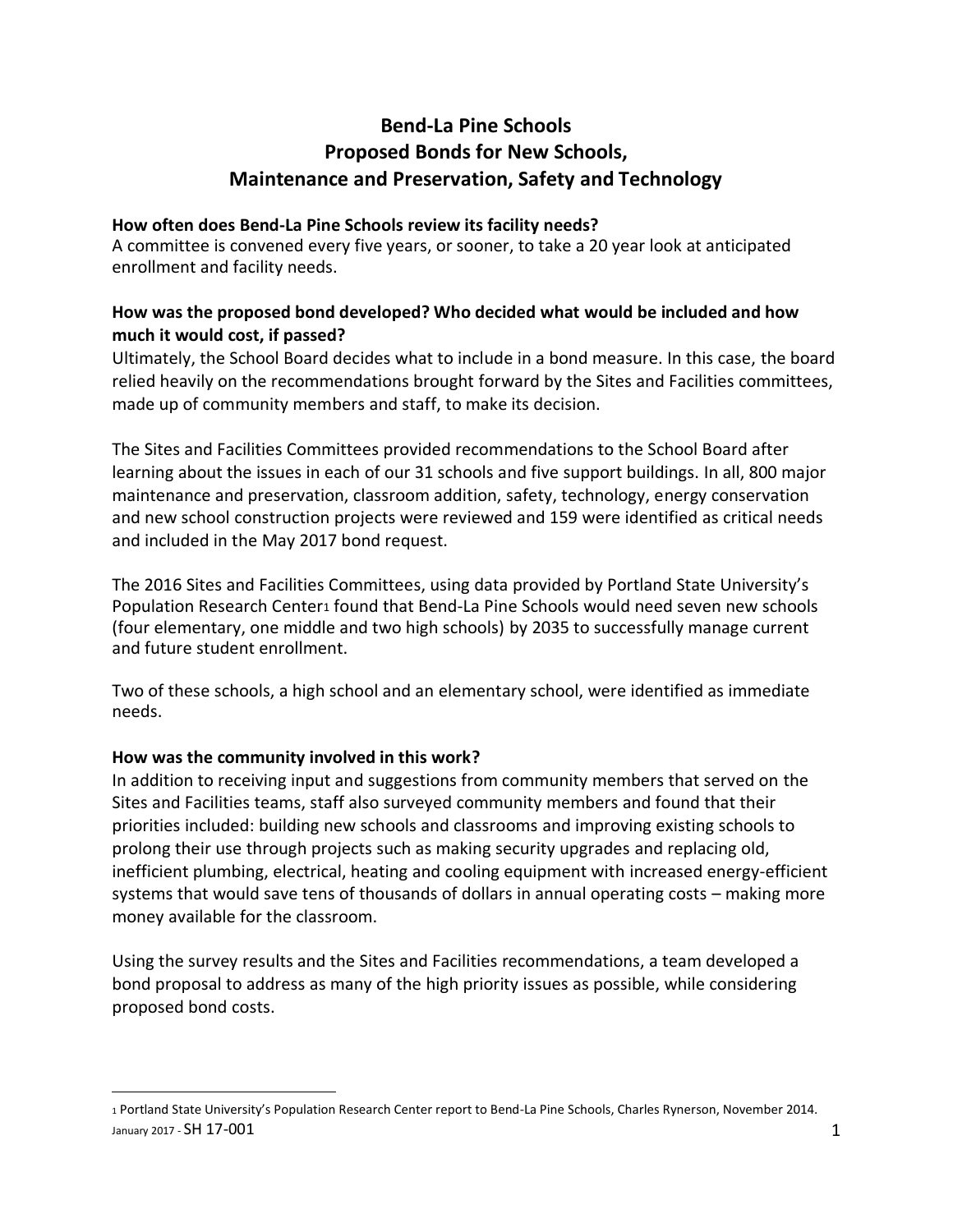#### **Why a proposed bond now?**

Many District facilities are near or over capacity today. On average, student enrollment has increased by more than 300 new students each year for more than three decades.

Between 2000 and 2016, school district enrollment grew by more than 5,000 students. According to state and local projections, this trend is expected to continue. In fact, Portland State University's Population Research Center2 projects that Bend-La Pine Schools will grow by more than 3,000 students in the next ten years alone.

According to Portland State University's Population Research Center's report3, two new schools — one elementary and one high school — should be opened in Bend by 2021 to help balance enrollment and ease significant overcrowding. If the bond passes, these two schools will be sited in areas where overcrowding issues are the greatest to meet current and anticipated future classroom shortages caused by enrollment growth.

Additional instructional spaces and renovation of classrooms and support spaces at several of our oldest elementary (Amity Creek at Thompson 1949, Juniper 1965, R.E. Jewell 1974 and Bear Creek 1963) and middle schools (Pilot Butte 1968), as well as modernization of instructional spaces at other schools would support instruction in science, technology, engineering, arts and physical education.

Modernizing aging, health and life safety devices including security systems, electrical wiring, intercoms would improve safety in our schools. Adding cameras and redesigning entrances is likely to ensure controlled access to our schools, while providing improved visibility of visitors.

Nearly half of our schools are more than 30-years-old, and projects are proposed to update these facilities. We can extend the life of our schools, which are some of our community's largest investments, by making by making significant building improvements such as replacing and upgrading aged roofs and heating, electrical, plumbing and ventilation systems.

Replacing old, less efficient and high maintenance equipment could save the District tens of thousands of dollars in operating costs each year, dollars that can be redirected to classrooms.

#### **How crowded are local high schools?**

Spaces like cafeterias, bathrooms, hallways, gyms, etc. at Bend area high schools, were built to accommodate approximately 1,500 students at each site. As student enrollment increases and overcrowding occurs, these spaces become congested and begin to wear at accelerated rates.

*Bend Senior High School*, built in the 1950s to accommodate 1,500 students, currently serves 1,763 students4. Classrooms have been added over the years, but common areas like hallways,

 $\overline{a}$ 

<sup>2</sup> Portland State University's Population Research Center report to Bend-La Pine Schools, Charles Rynerson, page A-3, November 2014.

<sup>3</sup> 2016 Sites and Facilities Report, Mike Tiller, pages i and ii, December 13, 2016.

<sup>4</sup> Bend-La Pine Schools Enrollment Report, Brad Henry, December 1, 2016.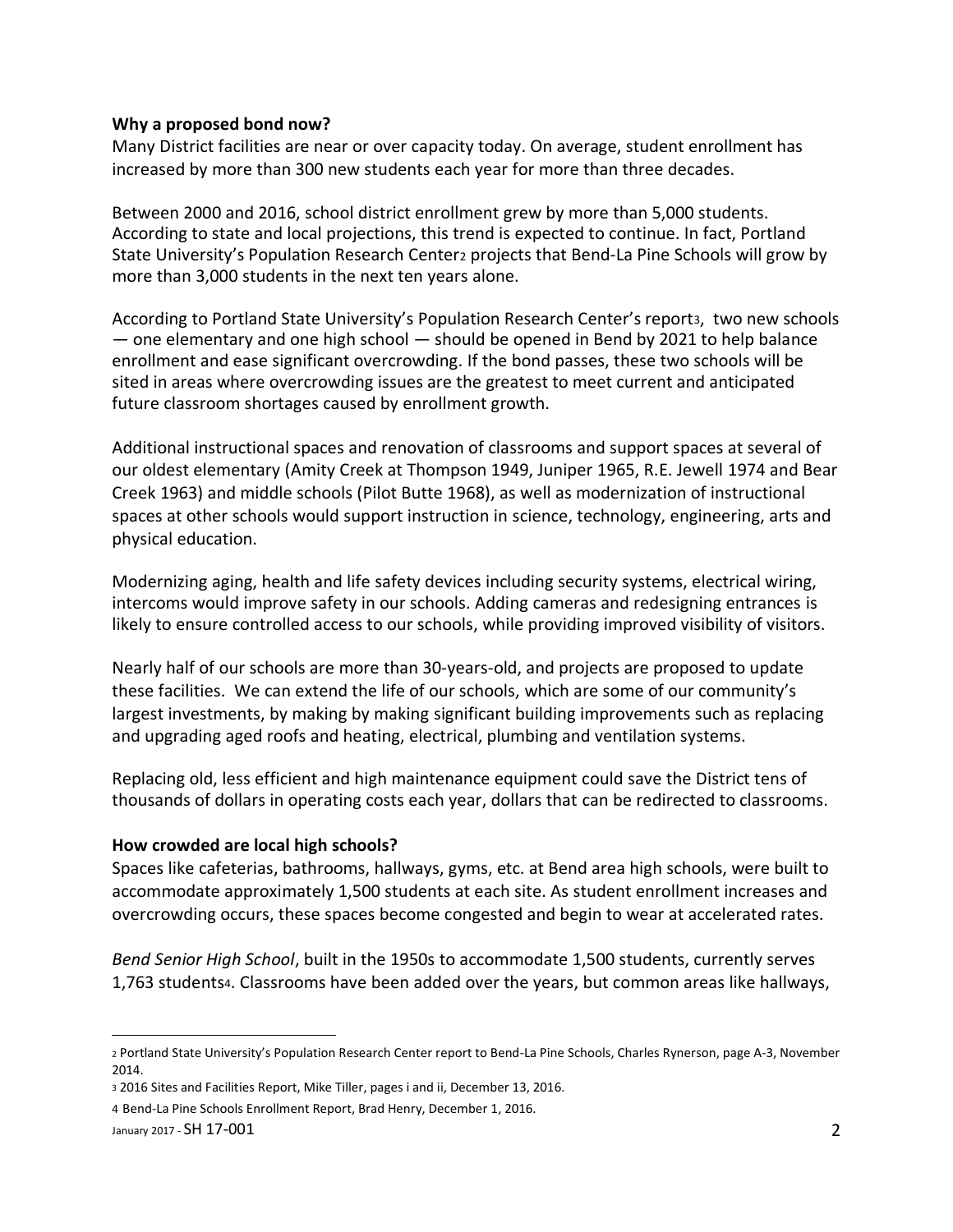bathrooms and the cafeteria are undersized and are not meant to serve this school's growing student population.

*Marshall High School*, originally built as an elementary school in the 1940s, currently serves 168 studentss. The proposed construction of a gym and two classrooms would increase capacity by 50%, to 300 students.

*Mountain View High School*, built in the 1970s to accommodate 1,500 students, currently serves 1,453 students and is expected to be over capacity by the fall of 2017 and to be significantly over capacity in the years to come.

*Summit High School*, built in 2001 to accommodate 1,500 students, currently serves 1,5267. It is expected to be significantly over capacity in the years to come.

*La Pine High School*, built in the late 1970s, currently serves 413 students.<sup>8</sup> It was expanded in the early 2000s to accommodate 550 students.

**How many new students do you expect to enroll in our high schools in the next several years?** From fall of 2016 to fall of 2020, high school student enrollment is expected to increase by 600 students. From fall of 2016 to fall of 2024, 1,200 new students are expected to be enrolled in our high schools.*<sup>9</sup>*

Portable, temporary classrooms are expected to be needed at Bend area high schools to relieve overcrowding.

#### **How is current over-crowding affecting our high schools?**

Some classrooms meant for 20-30 students now hold classes of 40-50. Many students eat lunch in the halls or on stairways because there is not enough table space in the common areas, which were built for smaller enrollments.

Staff rooms and libraries are serving as classroom space, causing the library/media center to be closed when it is needed to be used for classes.

## **Where will the proposed new high school be located?**

Bend-La Pine Schools currently owns property for a future high school in southeast Bend. We intend to build a new high school there, unless a site better suited for a new school becomes available.

 $\overline{a}$ 

<sup>5</sup> Bend-La Pine Schools Enrollment Report, Brad Henry, December 1, 2016.

<sup>6</sup> Bend-La Pine Schools Enrollment Report, Brad Henry, December 1, 2016.

<sup>7</sup> Bend-La Pine Schools Enrollment Report, Brad Henry, December 1, 2016.

<sup>8</sup> Bend-La Pine Schools Enrollment Report, Brad Henry, December 1, 2016.

January 2017 -  $SH$  17-001  $\overline{3}$ 9 Bend-La Pine Schools Enrollment Report, Brad Henry, December 1, 2016.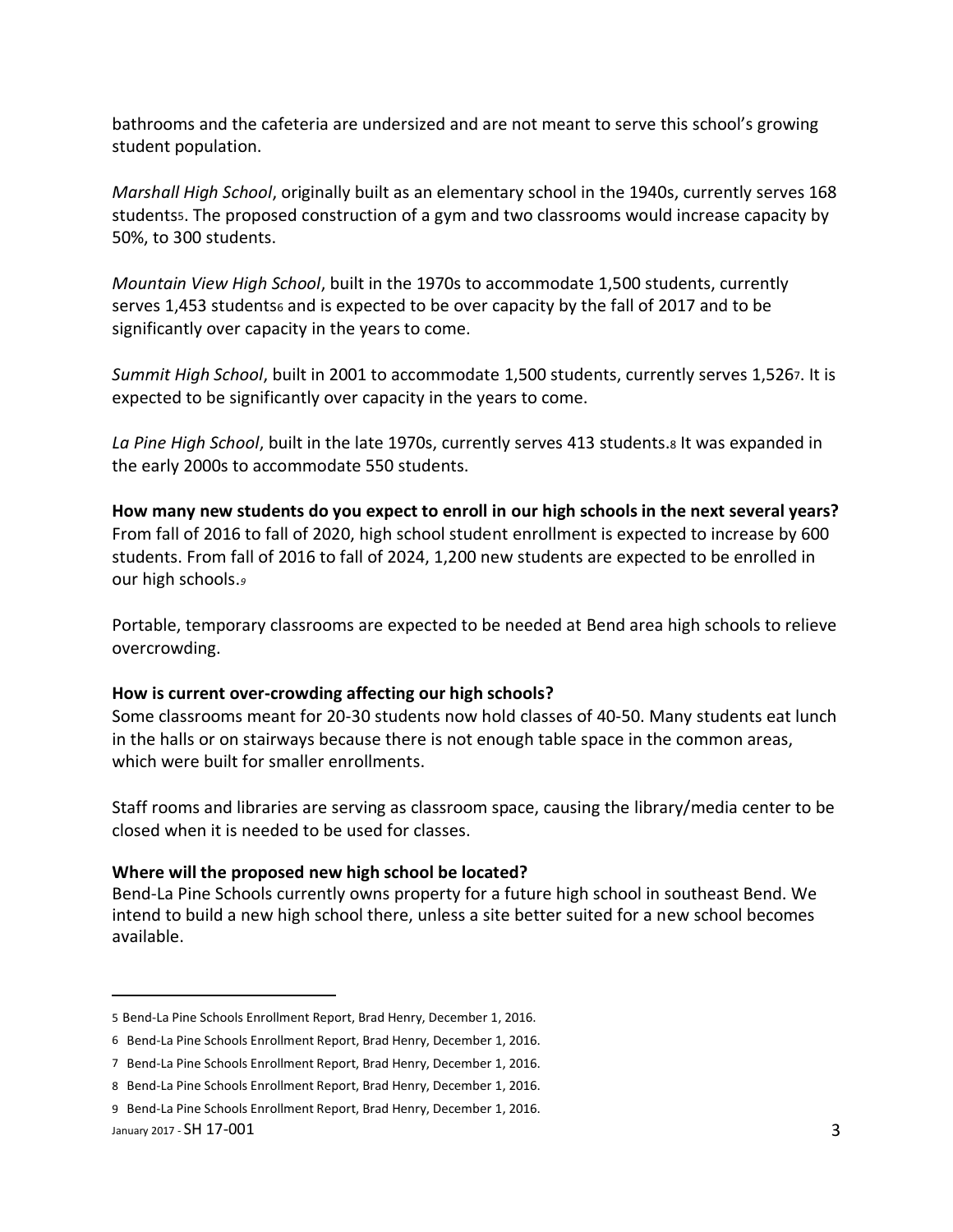#### **How crowded are local elementary schools?**

More than half of the district's elementary schools in Bend are near or over capacity, due to continuous enrollment growth.

At the elementary level today, you can find instruction happening in unconventional spaces including teachers' work rooms, libraries and temporary modular classrooms. This is not ideal, and the classroom shortage will be compounded as new students continue to enroll in our schools.

## **How many new students do you expect to enroll in our elementary schools in the next several years?**

From fall of 2016 to fall of 2020, elementary school student enrollment is expected to increase by 400 students. From fall of 2016 to fall of 2024, 1,000 new students are expected to be enrolled in our elementary schools*.<sup>10</sup>*

## **Where will the proposed new elementary school be located?**

The new school will be sited where overcrowding issues are the greatest and to meet current and anticipated future classroom shortages caused by enrollment growth.

## **When will the proposed new schools open?**

If approved, students are expected to move into the new high school as soon as the fall of 2020 and the new elementary school as soon as the fall of 2019.

## **Why are maintenance and preservation of existing buildings, safety, technology and energy saving projects included in the bond proposal?**

The District has focused its attention on keeping funds directed at classrooms, which means other areas such as construction of new classrooms, district-wide technology improvements, and replacement of aging roofs have not been funded. In order to keep as many operating dollars in the classroom as possible, construction bond dollars would be utilized to complete these maintenance and preservation projects.

## **What are the maintenance and preservation projects that would be made throughout the district, if the bond passes?**

These are a collection of projects to replace worn out building components such as roofs, boilers, HVAC equipment, electrical systems, etc. In general, they are significant building improvements that extend the useful life of existing buildings.

## **How were these significant building improvements identified and prioritized?**

Bend-La Pine Schools staff conduct regular inspections of all existing buildings evaluating the condition and life expectancy of facility components.

 $\overline{a}$ 

January 2017 -  $SH$  17-001  $\overline{4}$ 10 Bend-La Pine Schools Enrollment Report, Brad Henry, December 1, 2016.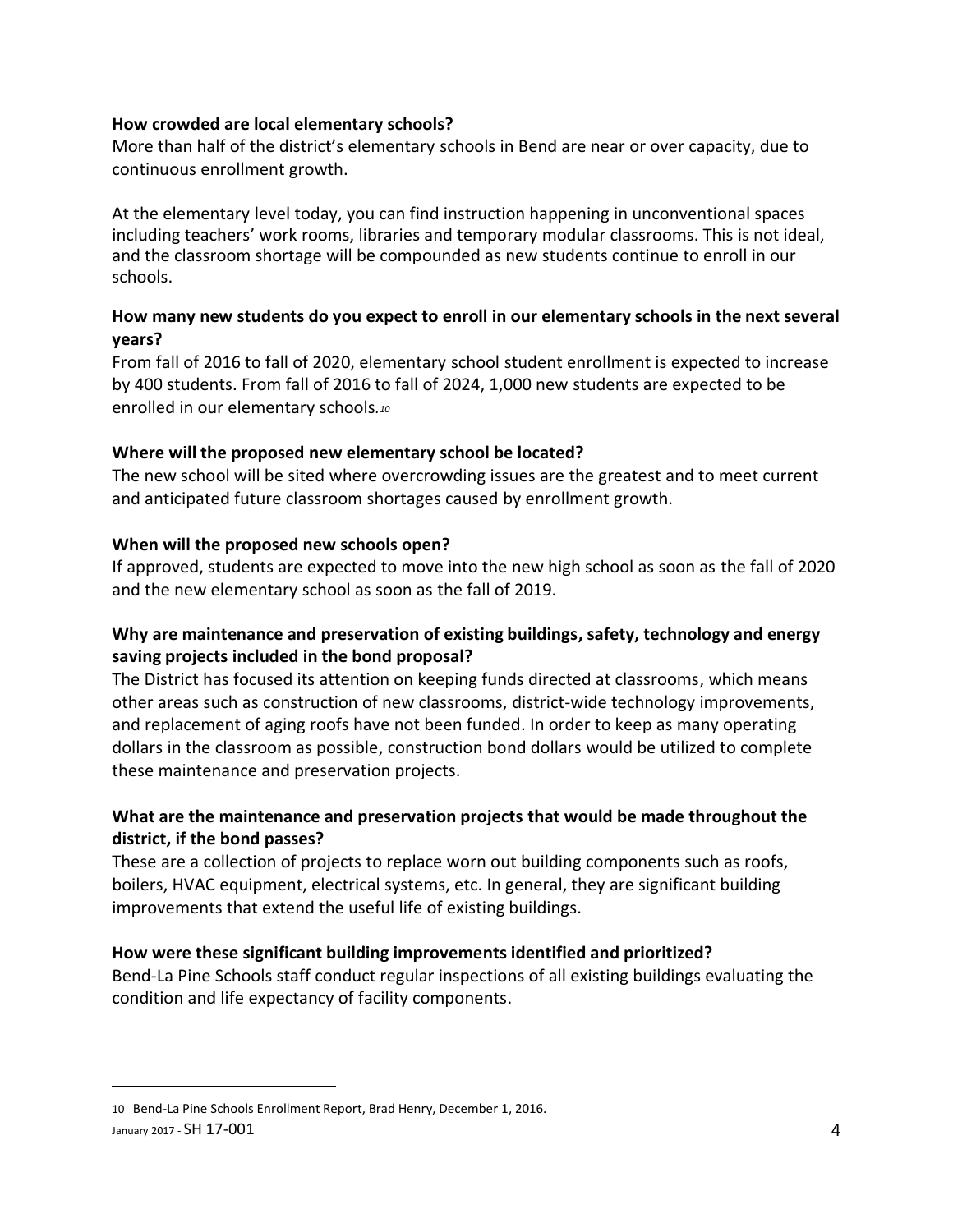The identified maintenance and preservation projects address items that are near, at or beyond the end of their useful life.

## **Would all schools get an equal share of the proposed bond funds for maintenance and preservation?**

No, newer schools do not have as many needs as older buildings. However, every existing school would receive some improvement projects.

#### **When would these projects take place?**

If the proposed bond is passed, most of the projects would start right away and continue over the next four to five years, primarily taking place during summer months to minimize classroom disruption.

#### **What is a school construction bond?**

A school bond is like a home mortgage with principal and interest to be paid off over a set period of time. School districts in Oregon use bonds to finance school construction, building improvements and preservation of facility assets.

## **Does the state provide funding for school construction bonds?**

No. The Oregon Department of Education does not provide funding for school construction or major renovation. It does, however, provide the dollars that we utilize to deliver instruction to students and operate.

Oregon's school funding model is somewhat unique. The legislature allocates dollars each year for teaching and learning, but construction of new schools and the modernization and preservation of existing schools is the responsibility of the local community. Funds for capital construction can be raised through elections and the support of community members for local tax levies.

Oregon is one of the few states in the nation that does not provide direct funding support from the state for building schools or major capital renovations. School districts are expected to finance these projects with general obligation bonds (construction bonds) authorized by the district's local voters.

## **Can construction bond dollars be used to hire more teachers and staff?**

No. By law, bond money cannot be used for salaries or other daily operating expenses. These dollars can only be used for capital construction.

## **How will you fund new teachers and staff for the new schools, if the bond passes?**

As students are shifted to new schools to relieve overcrowding, a proportional number of teaching staff would follow the students. As enrollment grows, which it is forecasted to do, additional operational funding will be provided by the State, which uses a funding formula based upon student enrollment numbers.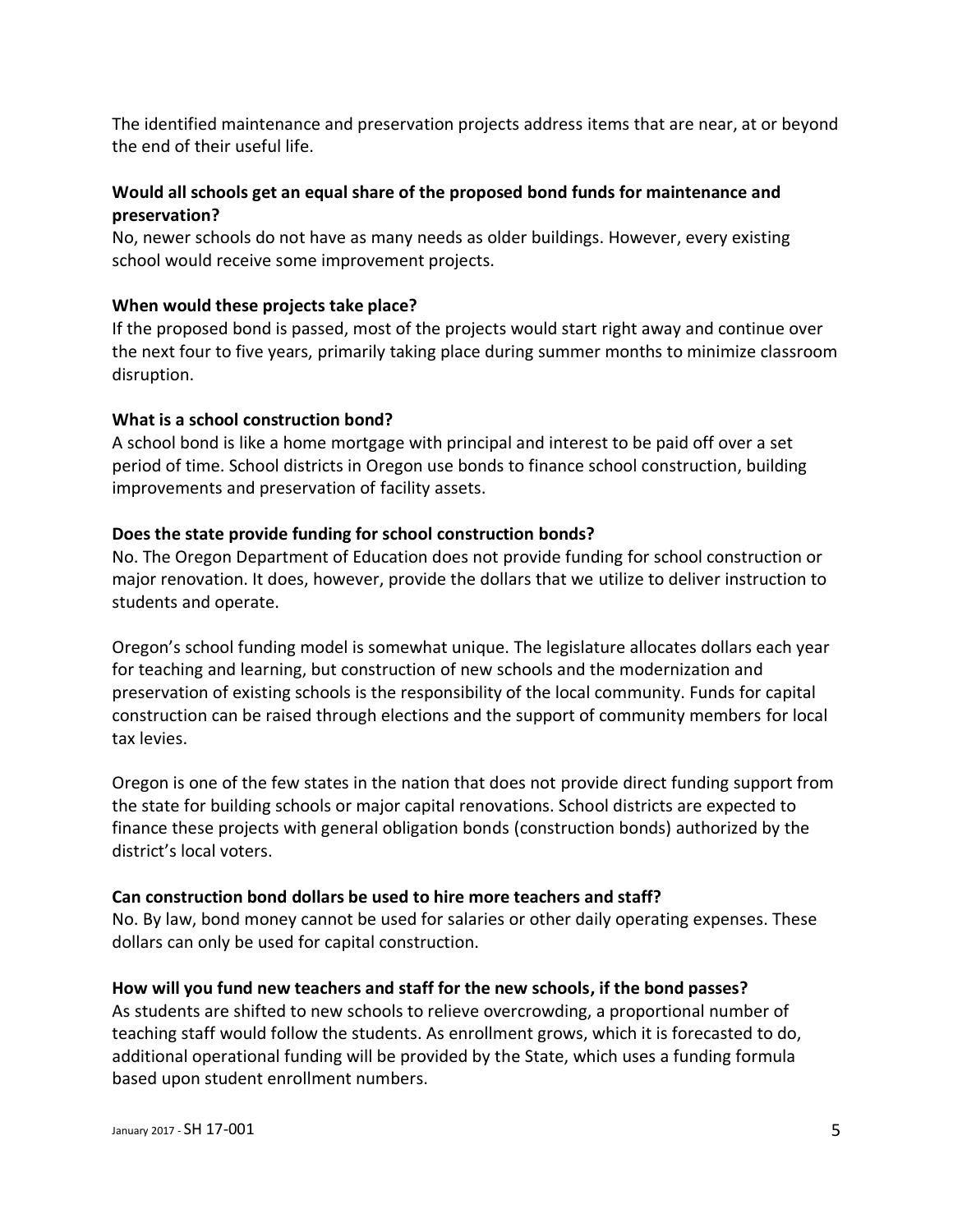These factors address most of the operational funding needed at the two new schools. However, some support costs (school front office staff, custodial, grounds, utilities, etc.) will need to be addressed in the normal General Fund budget development process, probably beginning with the 2019-20 budget.

#### **How do you estimate construction costs for new schools?**

We use a third party, Ryder Levitt Bucknall (RLB), to provide construction cost estimates, which we use to project building costs. These estimates are based on current area trends.

RLB provides low and high ranges for construction costs. We selected a mid-range from RLB's analysis of current construction costs (2016 Q4) to estimate our construction costs and added an inflationary factor. To this we added professional service fees (architects, engineers, etc.), system development charges and off site construction, contingency, and project management costs.

#### **Why are these new school expected to cost more than in the past?**

The economic turnaround, demand for construction and general inflation have contributed to the rise in the cost of public construction across the region.

As an example, the following data, provided by RLB, shows that construction costs alone have increased by nearly 65% in the last ten years. These costs have increased from \$170 per square foot in 2006 to more than \$280 per square foot in 2016.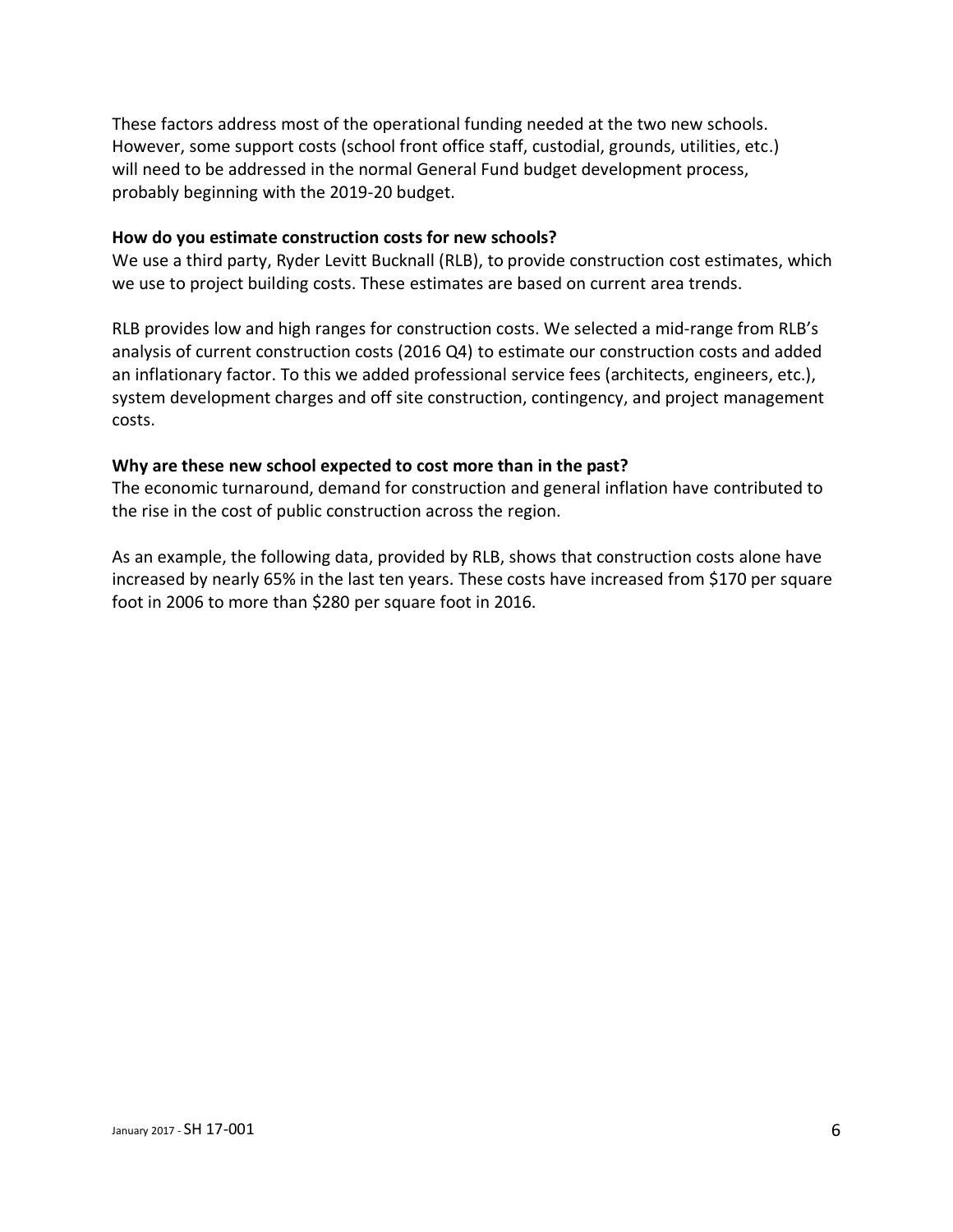

#### **Who pays for construction bonds?**

In Oregon, bond payments are structured so that existing and future residents moving into the community would assist in the payment of school construction bonds through local property taxes.

#### **If passed, how much will this proposed bond measure cost?**

The proposed bond would raise \$268.3 million for school construction projects to build new schools and classrooms, improve the learning environment, make the buildings safer and save money on operating costs.

With the continued retirement of existing bonds, the overall tax rate is projected to increase by .44-cents per \$1,000 of taxable value annually, over the life of the proposed bond. This amount is equal to an estimated cost of \$7 per month on a home with a taxable value of \$200,000. (\$200,000 is the approximate average taxable value of a home in our area, according to the Deschutes County Assessor.)

#### **How big is this school district?**

Bend-La Pine Schools is Oregon's 5th largest school district with 31 Schools: 17 K-5 elementary schools, two K-8 schools, one (K-8) charter school, six middle schools and five high schools. We serve more than 18,000 students living in our district's 1,600 square mile attendance area.